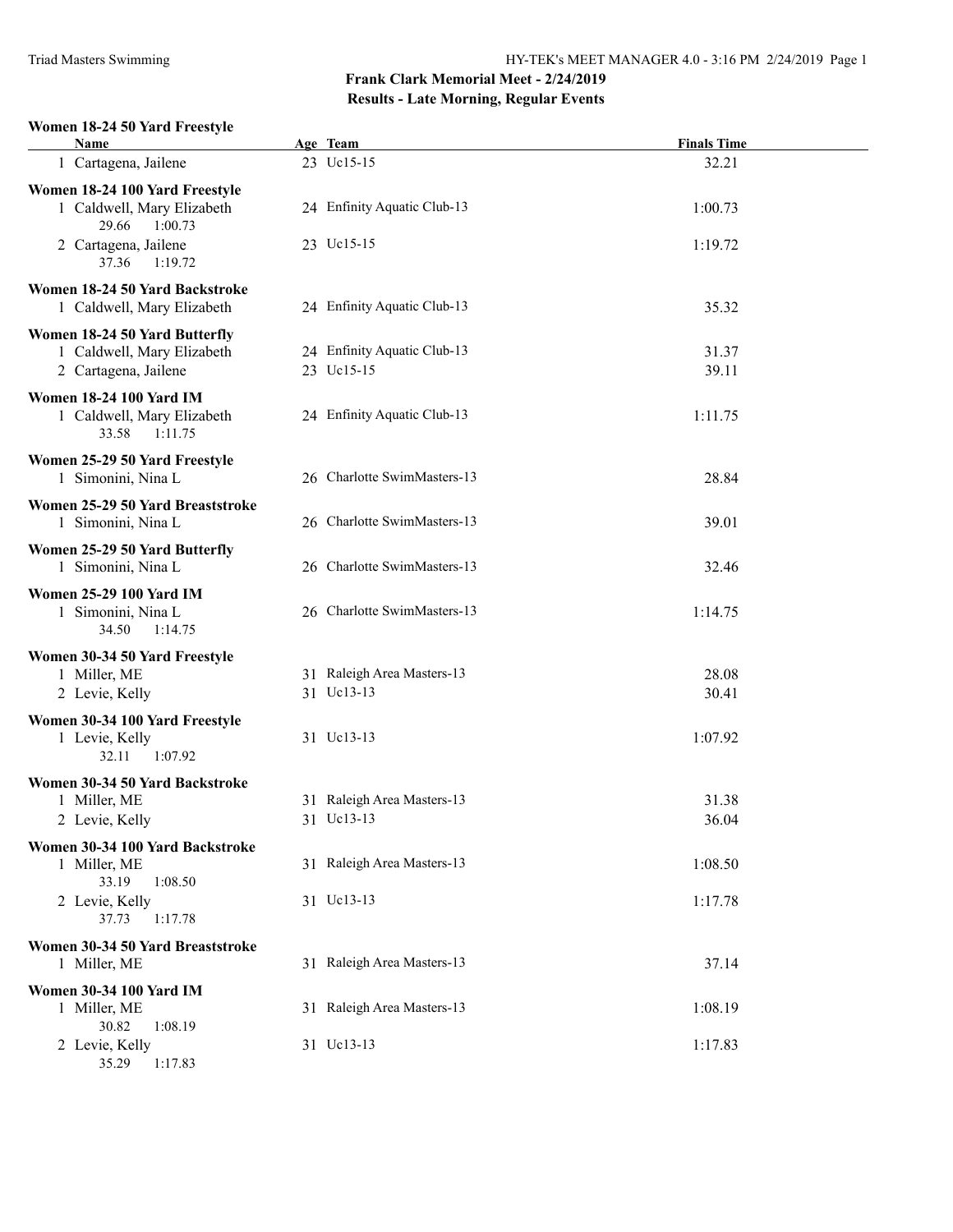| Women 35-39 50 Yard Freestyle<br>1 Holland, Irish                                  | 38 Charlotte SwimMasters-13                                | 27.73   |
|------------------------------------------------------------------------------------|------------------------------------------------------------|---------|
| Women 35-39 200 Yard Freestyle<br>1 Reyner, Solange<br>34.45<br>1:12.62<br>1:52.70 | 36 Charlotte SwimMasters-13<br>2:32.66                     | 2:32.66 |
| Women 35-39 50 Yard Backstroke<br>1 Holland, Irish                                 | 38 Charlotte SwimMasters-13                                | 31.79   |
| Women 35-39 100 Yard Backstroke<br>--- Reyner, Solange<br>48.80<br>DQ              | 36 Charlotte SwimMasters-13                                | DQ      |
| Women 35-39 50 Yard Breaststroke                                                   |                                                            |         |
| 1 Holland, Irish                                                                   | 38 Charlotte SwimMasters-13<br>36 Charlotte SwimMasters-13 | 36.48   |
| 2 Reyner, Solange                                                                  |                                                            | 41.60   |
| Women 35-39 50 Yard Butterfly                                                      |                                                            |         |
| 1 Holland, Irish                                                                   | 38 Charlotte SwimMasters-13                                | 29.88   |
| <b>Women 35-39 100 Yard IM</b>                                                     |                                                            |         |
| 1 Holland, Irish<br>31.44<br>1:08.23                                               | 38 Charlotte SwimMasters-13                                | 1:08.23 |
| 2 Reyner, Solange<br>37.93<br>1:20.19                                              | 36 Charlotte SwimMasters-13                                | 1:20.19 |
| <b>Women 35-39 200 Yard IM</b>                                                     |                                                            |         |
| 1 Reyner, Solange<br>36.64<br>1:22.84<br>2:14.31                                   | 36 Charlotte SwimMasters-13<br>2:51.34                     | 2:51.34 |
| Women 40-44 50 Yard Freestyle                                                      |                                                            |         |
| 1 Williams, Liza                                                                   | 42 Lowes YMCA-13                                           | 28.88   |
| 2 Nagle, Cynthia A                                                                 | 40 Carolina Aquatic Team-13                                | 29.50   |
| 3 Beiring, Jennifer                                                                | 43 Raleigh Area Masters-13                                 | 30.90   |
| 4 Barker, Jennifer                                                                 | 42 Raleigh Area Masters-13                                 | 31.65   |
| Women 40-44 100 Yard Freestyle                                                     |                                                            |         |
| 1 Nagle, Cynthia A                                                                 | 40 Carolina Aquatic Team-13                                | 1:09.45 |
| 32.30<br>1:09.45<br>2 Beiring, Jennifer                                            | 43 Raleigh Area Masters-13                                 | 1:10.02 |
| 34.13<br>1:10.02                                                                   |                                                            |         |
| 3 Barker, Jennifer<br>32.97<br>1:10.41                                             | 42 Raleigh Area Masters-13                                 | 1:10.41 |
| Women 40-44 200 Yard Freestyle                                                     |                                                            |         |
| 1 Barker, Jennifer                                                                 | 42 Raleigh Area Masters-13                                 | 2:28.84 |
| 33.51<br>1:11.55<br>1:50.19                                                        | 2:28.84                                                    |         |
| Women 40-44 50 Yard Backstroke                                                     |                                                            |         |
| 1 Beiring, Jennifer                                                                | 43 Raleigh Area Masters-13                                 | 35.24   |
| 2 King, Victoria                                                                   | 43 Lowes YMCA-13                                           | 39.77   |
| Women 40-44 50 Yard Breaststroke                                                   |                                                            |         |
| 1 Nagle, Cynthia A                                                                 | 40 Carolina Aquatic Team-13                                | 36.29   |
| 2 King, Victoria                                                                   | 43 Lowes YMCA-13                                           | 40.02   |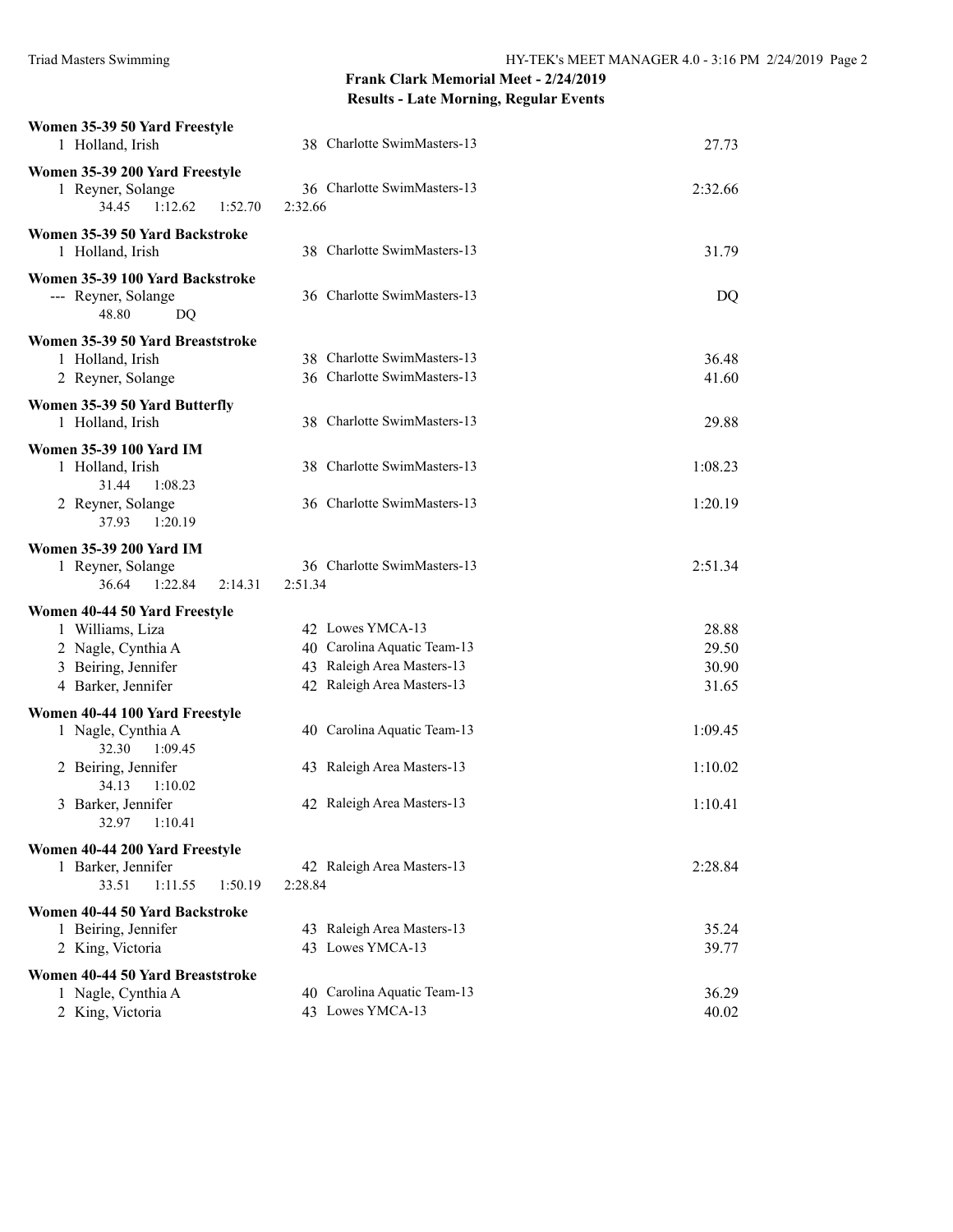| Women 40-44 100 Yard Breaststroke      |                                                                 |                |
|----------------------------------------|-----------------------------------------------------------------|----------------|
| 1 Nagle, Cynthia A<br>36.40<br>1:17.85 | 40 Carolina Aquatic Team-13                                     | 1:17.85        |
| 2 King, Victoria<br>40.06<br>1:26.35   | 43 Lowes YMCA-13                                                | 1:26.35        |
| Women 40-44 50 Yard Butterfly          |                                                                 |                |
| 1 Williams, Liza                       | 42 Lowes YMCA-13                                                | 32.50          |
| 2 King, Victoria                       | 43 Lowes YMCA-13                                                | 38.55          |
| <b>Women 40-44 100 Yard IM</b>         |                                                                 |                |
| 1 Nagle, Cynthia A                     | 40 Carolina Aquatic Team-13                                     | 1:15.48        |
| 35.52<br>1:15.48                       |                                                                 |                |
| 2 Barker, Jennifer<br>36.09<br>1:20.63 | 42 Raleigh Area Masters-13                                      | 1:20.63        |
| 3 Beiring, Jennifer                    | 43 Raleigh Area Masters-13                                      | 1:25.31        |
| 37.47<br>1:25.31                       |                                                                 |                |
| Women 45-49 50 Yard Freestyle          |                                                                 |                |
| 1 Buckley, Jennifer                    | 47 Enfinity Aquatic Club-13                                     | 26.87          |
| 2 Dunn, Sara                           | 46 SwimMAC Masters - Charlotte-13                               | 28.17          |
| Women 45-49 100 Yard Freestyle         |                                                                 |                |
| 1 Buckley, Jennifer                    | 47 Enfinity Aquatic Club-13                                     | 59.43          |
| 28.02<br>59.43                         |                                                                 |                |
| 2 Dunn, Sara                           | 46 SwimMAC Masters - Charlotte-13                               | 1:01.72        |
| 29.85<br>1:01.72                       |                                                                 |                |
| Women 45-49 200 Yard Freestyle         |                                                                 |                |
| 1 Dunn, Sara                           | 46 SwimMAC Masters - Charlotte-13                               | 2:20.52        |
| 32.20<br>1:08.11<br>1:44.07            | 2:20.52                                                         |                |
| Women 45-49 50 Yard Backstroke         |                                                                 |                |
| 1 Buckley, Jennifer                    | 47 Enfinity Aquatic Club-13                                     | 30.34          |
| Women 45-49 100 Yard Backstroke        |                                                                 |                |
| 1 Buckley, Jennifer                    | 47 Enfinity Aquatic Club-13                                     | 1:06.41        |
| 1:06.41<br>31.81                       |                                                                 |                |
| Women 45-49 50 Yard Breaststroke       |                                                                 |                |
| 1 Braun, Erika<br>2 Dunn, Sara         | 47 Raleigh Area Masters-13<br>46 SwimMAC Masters - Charlotte-13 | 31.57<br>32.48 |
|                                        |                                                                 |                |
| Women 45-49 100 Yard Breaststroke      | 47 Raleigh Area Masters-13                                      |                |
| 1 Braun, Erika<br>32.16<br>1:09.21     |                                                                 | 1:09.21        |
| 2 Dunn, Sara                           | 46 SwimMAC Masters - Charlotte-13                               | 1:10.00        |
| 33.31<br>1:10.00                       |                                                                 |                |
| <b>Women 45-49 100 Yard IM</b>         |                                                                 |                |
| 1 Braun, Erika                         | 47 Raleigh Area Masters-13                                      | 1:00.23        |
| 27.35<br>1:00.23                       |                                                                 |                |
| <b>Women 45-49 200 Yard IM</b>         |                                                                 |                |
| 1 Braun, Erika                         | 47 Raleigh Area Masters-13                                      | 2:14.79        |
| 27.51<br>1:01.54<br>1:42.11            | 2:14.79                                                         |                |
| Women 50-54 50 Yard Freestyle          |                                                                 |                |
| 1 Maycock, Cary                        | 50 Enfinity Aquatic Club-13                                     | 30.06          |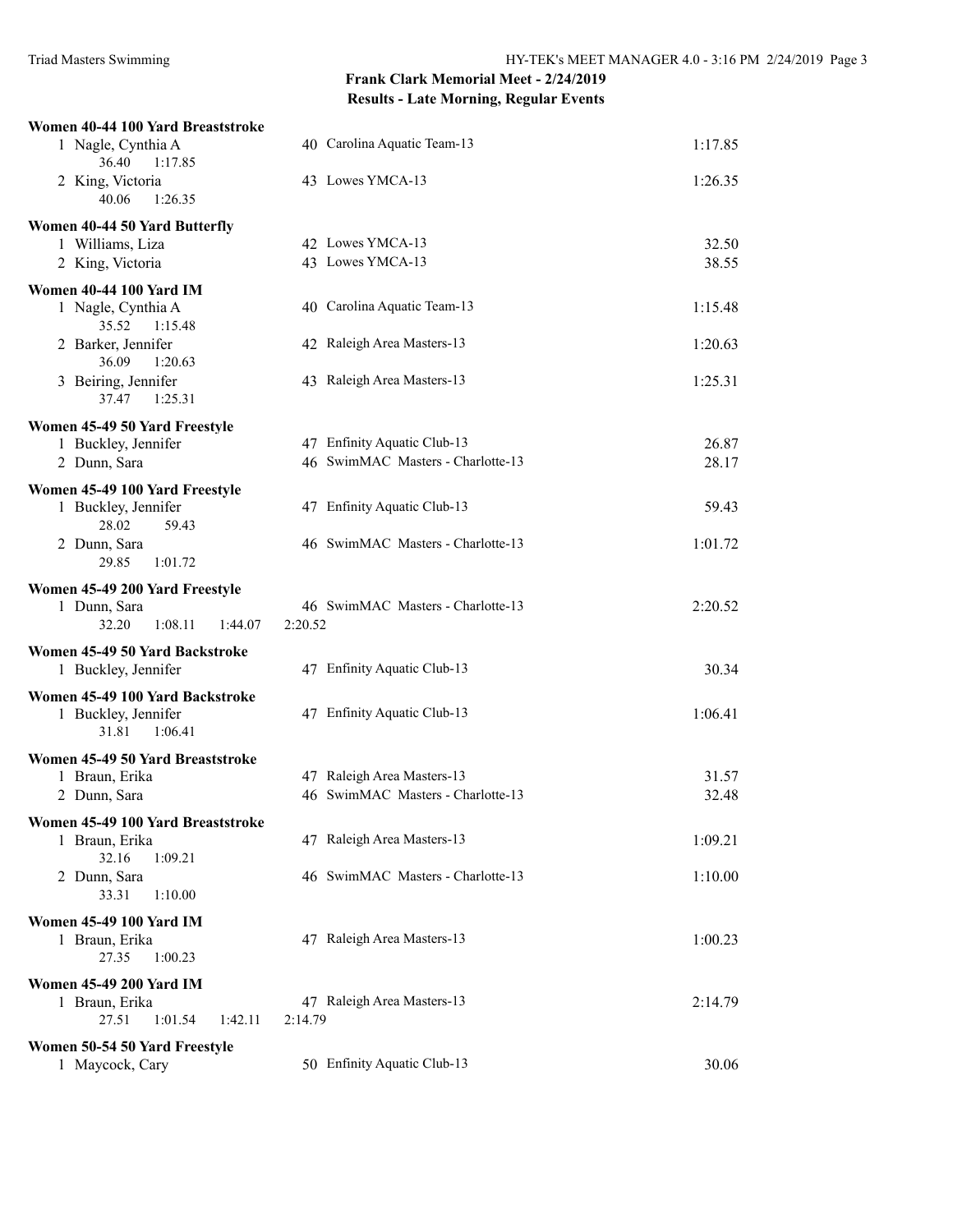| (Women 50-54 50 Yard Freestyle)             |                                                                     |                |
|---------------------------------------------|---------------------------------------------------------------------|----------------|
| 2 Hilton, Alison S                          | 53 North Carolina Masters Swimmin-13                                | 34.11          |
| 3 Long Valentin, Alvina                     | 54 North Carolina Masters Swimmin-13                                | 36.19          |
| Women 50-54 100 Yard Freestyle              |                                                                     |                |
| 1 Maycock, Cary                             | 50 Enfinity Aquatic Club-13                                         | 1:05.06        |
| 31.59<br>1:05.06                            |                                                                     |                |
| 2 Long Valentin, Alvina<br>37.09<br>1:20.25 | 54 North Carolina Masters Swimmin-13                                | 1:20.25        |
| Women 50-54 200 Yard Freestyle              |                                                                     |                |
| 1 Maycock, Cary                             | 50 Enfinity Aquatic Club-13                                         | 2:24.31        |
| 33.62<br>1:10.08<br>1:47.41                 | 2:24.31                                                             |                |
| Women 50-54 50 Yard Breaststroke            |                                                                     |                |
| 1 Fraher, Erin P                            | 52 North Carolina Masters Swimmin-13                                | 38.54          |
| 2 Hilton, Alison S                          | 53 North Carolina Masters Swimmin-13                                | 44.48          |
| Women 50-54 100 Yard Breaststroke           |                                                                     |                |
| 1 Fraher, Erin P                            | 52 North Carolina Masters Swimmin-13                                | 1:25.44        |
| 41.23<br>1:25.44                            |                                                                     |                |
| Women 50-54 100 Yard Butterfly              |                                                                     |                |
| 1 Dicker, Elizabeth                         | 53 North Carolina Masters Swimmin-13                                | 1:28.56        |
|                                             |                                                                     |                |
| <b>Women 50-54 200 Yard IM</b>              | 52 North Carolina Masters Swimmin-13                                |                |
| 1 Fraher, Erin P<br>39.18                   | 2:51.48                                                             | 2:51.48        |
| 1:25.41<br>2:12.46<br>2 Dicker, Elizabeth   | 53 North Carolina Masters Swimmin-13                                | 3:08.94        |
| 3:08.94<br>41.10<br>1:29.69                 |                                                                     |                |
|                                             |                                                                     |                |
| Women 55-59 50 Yard Freestyle               |                                                                     |                |
| 1 Dore, Mary                                | 55 SwimMAC Masters - Charlotte-13                                   | 28.29          |
| 2 Campagna, Janice                          | 58 Enfinity Aquatic Club-13<br>59 Greensboro Community YMCA Mast-13 | 28.66          |
| 3 Tiska, Patty A<br>4 Hoff, Lisa J          | 57 Raleigh Area Masters-13                                          | 31.14<br>31.27 |
|                                             |                                                                     |                |
| Women 55-59 100 Yard Freestyle              |                                                                     |                |
| 1 Dore, Mary                                | 55 SwimMAC Masters - Charlotte-13                                   | 1:01.15        |
| 29.25<br>1:01.15                            |                                                                     |                |
| 2 Campagna, Janice<br>30.34<br>1:03.33      | 58 Enfinity Aquatic Club-13                                         | 1:03.33        |
| 3 Hoff, Lisa J                              | 57 Raleigh Area Masters-13                                          | 1:07.10        |
| 32.29<br>1:07.10                            |                                                                     |                |
|                                             |                                                                     |                |
| Women 55-59 200 Yard Freestyle              | 55 SwimMAC Masters - Charlotte-13                                   | 2:14.08        |
| 1 Dore, Mary<br>1:38.03<br>30.01<br>1:02.97 | 2:14.08                                                             |                |
| 2 Hoff, Lisa J                              | 57 Raleigh Area Masters-13                                          | 2:28.44        |
| 33.22<br>1:10.66<br>1:49.93                 | 2:28.44                                                             |                |
|                                             |                                                                     |                |
| Women 55-59 50 Yard Backstroke              | 59 Greensboro Community YMCA Mast-13                                | 40.31          |
| 1 Tiska, Patty A                            |                                                                     |                |
| Women 55-59 50 Yard Breaststroke            |                                                                     |                |
| 1 Campagna, Janice                          | 58 Enfinity Aquatic Club-13                                         | 37.29          |
| 2 Quillen, Diane                            | 55 Enfinity Aquatic Club-13                                         | 41.32          |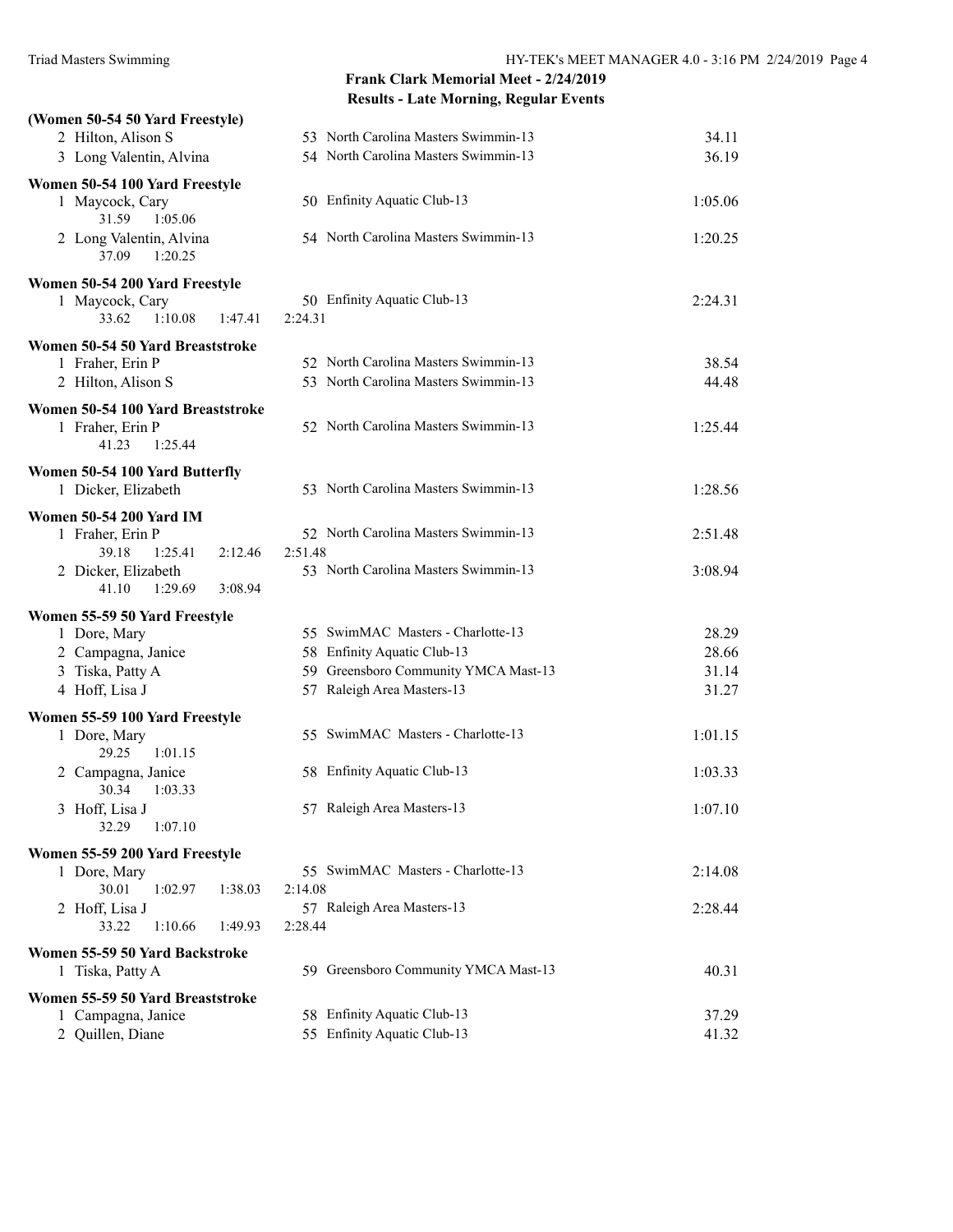| Women 55-59 100 Yard Breaststroke                                        |                                      |         |
|--------------------------------------------------------------------------|--------------------------------------|---------|
| 1 Campagna, Janice<br>39.64<br>1:20.92                                   | 58 Enfinity Aquatic Club-13          | 1:20.92 |
| 2 Quillen, Diane<br>42.32<br>1:29.09                                     | 55 Enfinity Aquatic Club-13          | 1:29.09 |
| Women 55-59 50 Yard Butterfly<br>1 Tiska, Patty A                        | 59 Greensboro Community YMCA Mast-13 | 36.54   |
| Women 55-59 100 Yard Butterfly<br>1 Dore, Mary                           | 55 SwimMAC Masters - Charlotte-13    | 1:14.35 |
| <b>Women 55-59 100 Yard IM</b><br>1 Campagna, Janice<br>36.12<br>1:14.13 | 58 Enfinity Aquatic Club-13          | 1:14.13 |
| 2 Quillen, Diane<br>40.74<br>1:24.39                                     | 55 Enfinity Aquatic Club-13          | 1:24.39 |
| Women 60-64 50 Yard Freestyle                                            |                                      |         |
| 1 Pratt, Kay                                                             | 64 North Carolina Masters Swimmin-13 | 38.32   |
| 2 Leach, Deborah                                                         | 64 Greensboro Community YMCA Mast-13 | 43.45   |
| Women 60-64 100 Yard Freestyle<br>1 Pratt, Kay<br>40.06<br>1:20.97       | 64 North Carolina Masters Swimmin-13 | 1:20.97 |
| Women 60-64 50 Yard Breaststroke                                         |                                      |         |
| 1 Pratt, Kay                                                             | 64 North Carolina Masters Swimmin-13 | 45.94   |
| 2 Leach, Deborah                                                         | 64 Greensboro Community YMCA Mast-13 | 49.45   |
| Women 60-64 100 Yard Breaststroke                                        |                                      |         |
| 1 Pratt, Kay<br>48.76<br>1:40.86                                         | 64 North Carolina Masters Swimmin-13 | 1:40.86 |
| 2 Leach, Deborah<br>53.04<br>1:49.72                                     | 64 Greensboro Community YMCA Mast-13 | 1:49.72 |
| <b>Women 60-64 100 Yard IM</b>                                           |                                      |         |
| 1 Pratt, Kay<br>51.70<br>1:38.52                                         | 64 North Carolina Masters Swimmin-13 | 1:38.52 |
| 2 Leach, Deborah<br>58.02<br>1:51.31                                     | 64 Greensboro Community YMCA Mast-13 | 1:51.31 |
| Women 65-69 50 Yard Freestyle                                            |                                      |         |
| 1 Sims, Ann                                                              | 67 Asheville Masters Swimming-13     | 33.45   |
| Women 65-69 100 Yard Freestyle<br>1 Sims, Ann<br>36.18<br>1:14.45        | 67 Asheville Masters Swimming-13     | 1:14.45 |
|                                                                          |                                      |         |
| Women 65-69 50 Yard Backstroke<br>1 Moeller, Mary Pat                    | 68 Charlotte SwimMasters-13          | 47.56   |
| Women 65-69 100 Yard Backstroke<br>1 Wilson, Debbie<br>45.07<br>1:32.12  | 65 Smoky Mountain Aquatic Club Ma-13 | 1:32.12 |
| 2 Moeller, Mary Pat                                                      | 68 Charlotte SwimMasters-13          | 1:42.76 |
| Women 65-69 50 Yard Breaststroke<br>1 Sims, Ann                          | 67 Asheville Masters Swimming-13     | 44.32   |
|                                                                          |                                      |         |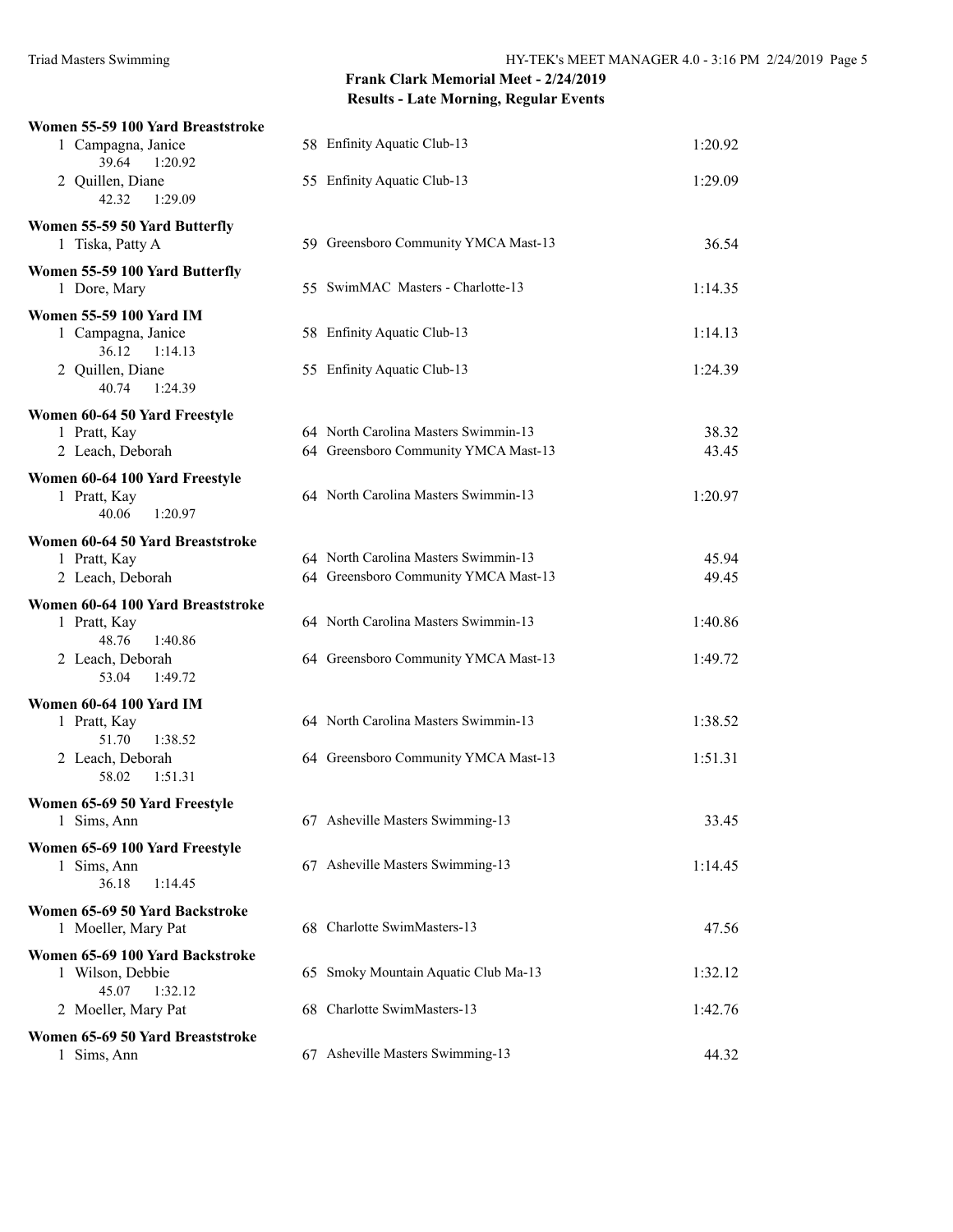| (Women 65-69 50 Yard Breaststroke)<br>2 Moeller, Mary Pat                   | 68 Charlotte SwimMasters-13                  | 50.45   |
|-----------------------------------------------------------------------------|----------------------------------------------|---------|
| Women 65-69 100 Yard Breaststroke<br>1 Sims, Ann                            | 67 Asheville Masters Swimming-13             | 1:36.72 |
| 46.00<br>1:36.72<br>2 Moeller, Mary Pat<br>52.87<br>1:49.89                 | 68 Charlotte SwimMasters-13                  | 1:49.89 |
| <b>Women 65-69 200 Yard IM</b><br>1 Wilson, Debbie<br>45.43<br>3:12.50      | 65 Smoky Mountain Aquatic Club Ma-13         | 3:12.50 |
| Women 75-79 50 Yard Freestyle<br>1 Bricken, Susan W                         | 75 Club Tribe-12                             | 35.51   |
| Women 75-79 50 Yard Backstroke<br>1 Bricken, Susan W                        | 75 Club Tribe-12                             | 48.70   |
| Men 18-24 50 Yard Freestyle<br>1 Clem, Walker                               | 18 SwimMAC Masters - Charlotte-13            | 25.57   |
| Men 18-24 100 Yard Freestyle<br>1 Clem, Walker<br>57.10<br>27.39            | 18 SwimMAC Masters - Charlotte-13            | 57.10   |
| Men 18-24 200 Yard Freestyle<br>1 Clem, Walker<br>27.76<br>59.84<br>1:32.92 | 18 SwimMAC Masters - Charlotte-13<br>2:05.90 | 2:05.90 |
| Men 18-24 50 Yard Backstroke<br>1 Clem, Walker                              | 18 SwimMAC Masters - Charlotte-13            | 28.80   |
| Men 18-24 50 Yard Butterfly<br>1 Clem, Walker                               | 18 SwimMAC Masters - Charlotte-13            | 29.05   |
| Men 25-29 50 Yard Freestyle<br>1 Rikki, Ville                               | 26 Raleigh Area Masters-13                   | 51.18   |
| Men 25-29 100 Yard Freestyle<br>1 Rikki, Ville<br>1:29.17<br>3:03.53        | 26 Raleigh Area Masters-13                   | 3:03.53 |
| Men 25-29 200 Yard Freestyle<br>1 Rikki, Ville<br>1:29.75<br>6:22.21        | 26 Raleigh Area Masters-13                   | 6:22.21 |
| Men 25-29 50 Yard Backstroke<br>1 Rikki, Ville                              | 26 Raleigh Area Masters-13                   | 1:28.29 |
| Men 25-29 100 Yard Backstroke<br>1 Rikki, Ville<br>1:29.21<br>3:01.41       | 26 Raleigh Area Masters-13                   | 3:01.41 |
| Men 25-29 50 Yard Breaststroke<br>1 Chickene, Michael                       | 27 Charlotte SwimMasters-13                  | 29.95   |
| Men 30-34 50 Yard Freestyle<br>1 Burkhard, Matthew                          | 33 Uc13-13                                   | 22.86   |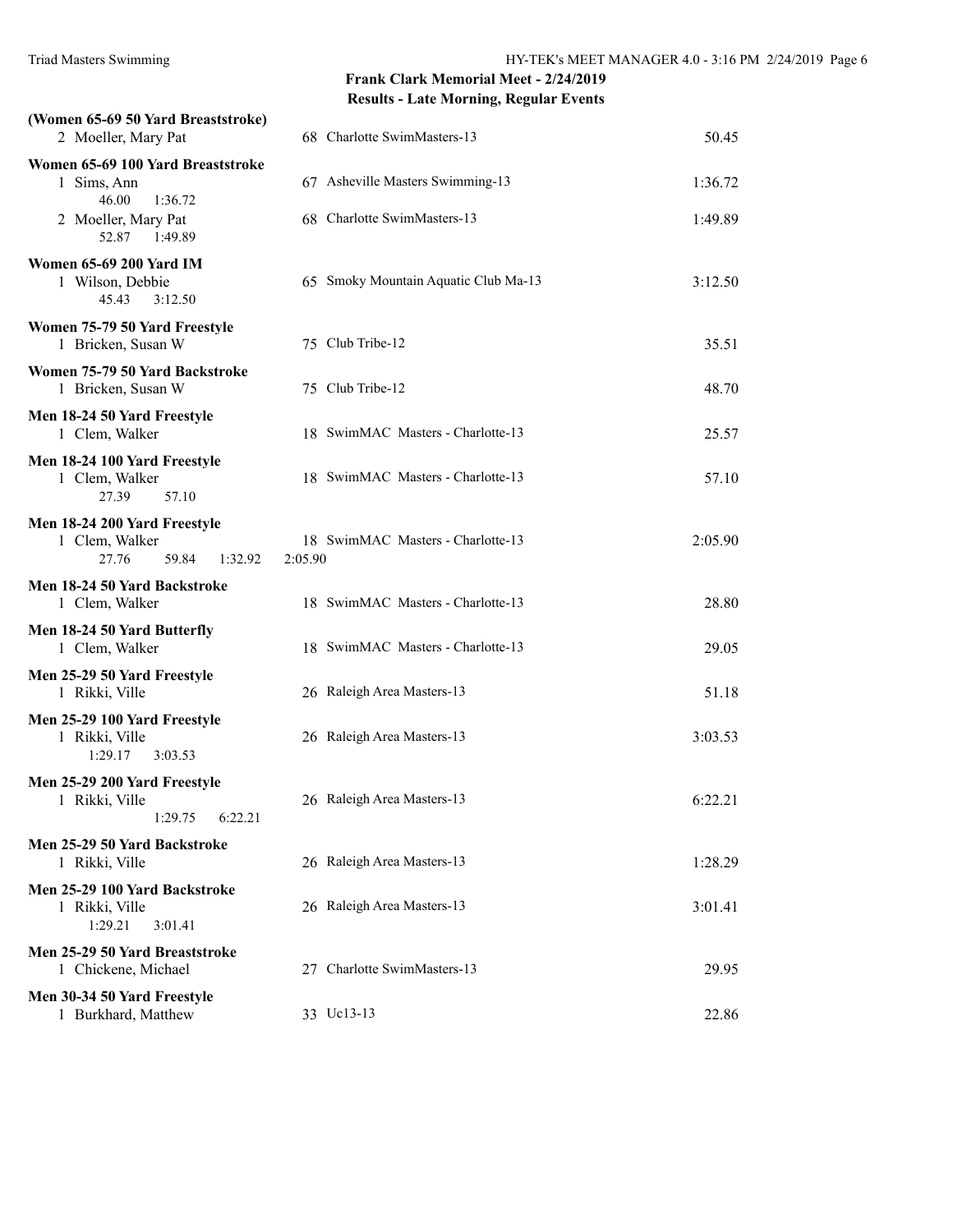| Men 30-34 100 Yard Freestyle<br>1 Burkhard, Matthew                         | 33 Uc13-13                             | 51.35   |
|-----------------------------------------------------------------------------|----------------------------------------|---------|
| 25.07<br>51.35<br>2 Murphy, Davis<br>27.59<br>56.15                         | 32 Enfinity Aquatic Club-13            | 56.15   |
|                                                                             |                                        |         |
| Men 30-34 100 Yard Breaststroke<br>1 Dellanoce, Michael<br>31.04<br>1:04.65 | 34 Raleigh Area Masters-13             | 1:04.65 |
| 2 Murphy, Davis<br>35.27<br>1:14.43                                         | 32 Enfinity Aquatic Club-13            | 1:14.43 |
| Men 30-34 50 Yard Butterfly<br>1 Burkhard, Matthew                          | 33 Uc13-13                             | 24.85   |
| Men 30-34 100 Yard IM                                                       |                                        |         |
| 1 Murphy, Davis<br>30.88<br>1:05.10                                         | 32 Enfinity Aquatic Club-13            | 1:05.10 |
| <b>Men 30-34 200 Yard IM</b>                                                |                                        |         |
| 1 Dellanoce, Michael<br>28.17<br>1:00.64<br>1:36.64                         | 34 Raleigh Area Masters-13<br>2:05.98  | 2:05.98 |
| 2 Murphy, Davis<br>30.86<br>1:06.50<br>1:48.37                              | 32 Enfinity Aquatic Club-13<br>2:22.85 | 2:22.85 |
| Men 35-39 50 Yard Freestyle                                                 |                                        |         |
| 1 Campos, Ozzy                                                              | 36 Uc12-12                             | 25.46   |
| 2 Hall, Seth                                                                | 38 Greensboro Community YMCA Mast-13   | 25.78   |
| Men 35-39 100 Yard Freestyle                                                |                                        |         |
| 1 Campos, Ozzy<br>26.91<br>56.08                                            | 36 Uc12-12                             | 56.08   |
| 2 Hall, Seth<br>56.39<br>27.33                                              | 38 Greensboro Community YMCA Mast-13   | 56.39   |
| 3 Nguyen, Sonny<br>31.86<br>1:06.57                                         | 39 Lowes YMCA-13                       | 1:06.57 |
| Men 35-39 100 Yard Backstroke                                               |                                        |         |
| 1 Nguyen, Sonny<br>1:22.10<br>39.87                                         | 39 Lowes YMCA-13                       | 1:22.10 |
| Men 35-39 100 Yard Breaststroke                                             |                                        |         |
| 1 Nguyen, Sonny<br>1:14.65<br>35.93                                         | 39 Lowes YMCA-13                       | 1:14.65 |
| 2 Hall, Seth<br>37.23<br>1:17.62                                            | 38 Greensboro Community YMCA Mast-13   | 1:17.62 |
| Men 35-39 50 Yard Butterfly                                                 |                                        |         |
| 1 Hall, Seth                                                                | 38 Greensboro Community YMCA Mast-13   | 28.12   |
| 2 Campos, Ozzy                                                              | 36 Uc12-12                             | 29.23   |
| Men 35-39 100 Yard IM                                                       |                                        |         |
| 1 Nguyen, Sonny<br>34.73<br>1:11.77                                         | 39 Lowes YMCA-13                       | 1:11.77 |
| <b>Men 35-39 200 Yard IM</b>                                                |                                        |         |
| 1 Nguyen, Sonny<br>36.28<br>1:22.86<br>2:06.65                              | 39 Lowes YMCA-13<br>2:46.21            | 2:46.21 |
|                                                                             |                                        |         |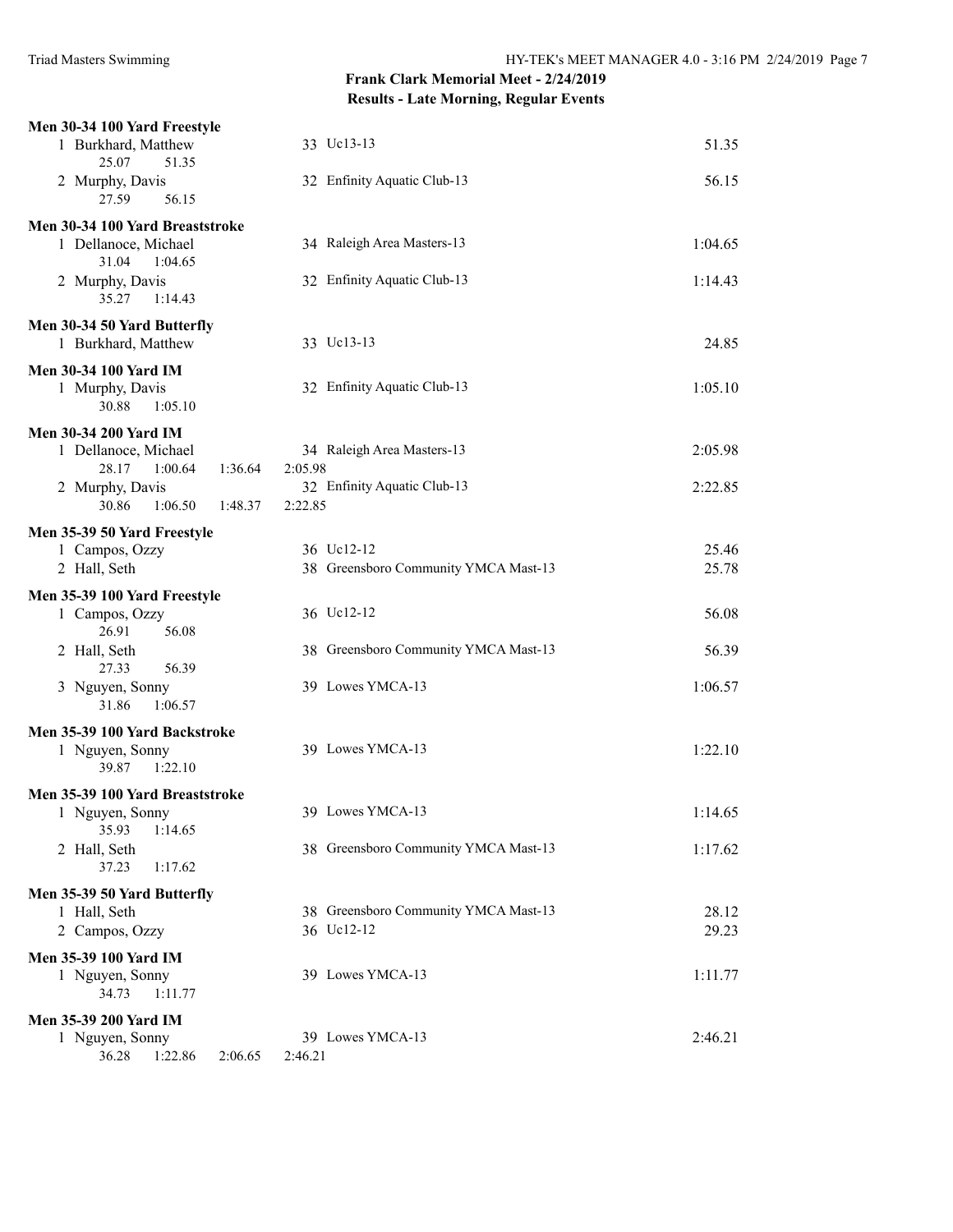| 1 Charcalla, Randy<br>42 Uc55-55<br>23.83<br>43 Uc12-12<br>2 Cartagena, Jose<br>27.47<br>41 Raleigh Area Masters-13<br>3 Kuchta, Daniel<br>32.47<br>Men 40-44 100 Yard Freestyle<br>1 Charcalla, Randy<br>42 Uc55-55<br>52.87<br>25.24<br>52.87<br>2 Cartagena, Jose<br>43 Uc12-12<br>1:06.65<br>30.92<br>1:06.65<br>3 Kuchta, Daniel<br>41 Raleigh Area Masters-13<br>1:11.43<br>33.79<br>1:11.43<br>Men 40-44 200 Yard Freestyle<br>42 Uc55-55<br>1 Charcalla, Randy<br>2:00.27<br>28.12<br>59.08<br>2:00.27<br>1:30.48<br>Men 40-44 50 Yard Butterfly<br>31.59<br>1 Cartagena, Jose<br>43 Uc12-12<br>Men 45-49 50 Yard Freestyle<br>48 Unattached<br>1 Benchoff, Peter<br>24.50<br>2 King, Eric<br>47 Lowes YMCA-13<br>24.77<br>3 Dunson, David<br>46 North Carolina Masters Swimmin-13<br>25.97<br>49 SwimMAC Masters - Charlotte-13<br>4 Gossert, Theodore<br>29.25 |
|--------------------------------------------------------------------------------------------------------------------------------------------------------------------------------------------------------------------------------------------------------------------------------------------------------------------------------------------------------------------------------------------------------------------------------------------------------------------------------------------------------------------------------------------------------------------------------------------------------------------------------------------------------------------------------------------------------------------------------------------------------------------------------------------------------------------------------------------------------------------------|
|                                                                                                                                                                                                                                                                                                                                                                                                                                                                                                                                                                                                                                                                                                                                                                                                                                                                          |
|                                                                                                                                                                                                                                                                                                                                                                                                                                                                                                                                                                                                                                                                                                                                                                                                                                                                          |
|                                                                                                                                                                                                                                                                                                                                                                                                                                                                                                                                                                                                                                                                                                                                                                                                                                                                          |
|                                                                                                                                                                                                                                                                                                                                                                                                                                                                                                                                                                                                                                                                                                                                                                                                                                                                          |
|                                                                                                                                                                                                                                                                                                                                                                                                                                                                                                                                                                                                                                                                                                                                                                                                                                                                          |
|                                                                                                                                                                                                                                                                                                                                                                                                                                                                                                                                                                                                                                                                                                                                                                                                                                                                          |
|                                                                                                                                                                                                                                                                                                                                                                                                                                                                                                                                                                                                                                                                                                                                                                                                                                                                          |
|                                                                                                                                                                                                                                                                                                                                                                                                                                                                                                                                                                                                                                                                                                                                                                                                                                                                          |
|                                                                                                                                                                                                                                                                                                                                                                                                                                                                                                                                                                                                                                                                                                                                                                                                                                                                          |
|                                                                                                                                                                                                                                                                                                                                                                                                                                                                                                                                                                                                                                                                                                                                                                                                                                                                          |
|                                                                                                                                                                                                                                                                                                                                                                                                                                                                                                                                                                                                                                                                                                                                                                                                                                                                          |
|                                                                                                                                                                                                                                                                                                                                                                                                                                                                                                                                                                                                                                                                                                                                                                                                                                                                          |
|                                                                                                                                                                                                                                                                                                                                                                                                                                                                                                                                                                                                                                                                                                                                                                                                                                                                          |
|                                                                                                                                                                                                                                                                                                                                                                                                                                                                                                                                                                                                                                                                                                                                                                                                                                                                          |
|                                                                                                                                                                                                                                                                                                                                                                                                                                                                                                                                                                                                                                                                                                                                                                                                                                                                          |
|                                                                                                                                                                                                                                                                                                                                                                                                                                                                                                                                                                                                                                                                                                                                                                                                                                                                          |
|                                                                                                                                                                                                                                                                                                                                                                                                                                                                                                                                                                                                                                                                                                                                                                                                                                                                          |
|                                                                                                                                                                                                                                                                                                                                                                                                                                                                                                                                                                                                                                                                                                                                                                                                                                                                          |
|                                                                                                                                                                                                                                                                                                                                                                                                                                                                                                                                                                                                                                                                                                                                                                                                                                                                          |
| 5 Moss, David<br>46 Uc13-13<br>36.68                                                                                                                                                                                                                                                                                                                                                                                                                                                                                                                                                                                                                                                                                                                                                                                                                                     |
|                                                                                                                                                                                                                                                                                                                                                                                                                                                                                                                                                                                                                                                                                                                                                                                                                                                                          |
| Men 45-49 100 Yard Freestyle<br>1 Benchoff, Peter<br>48 Unattached<br>54.17                                                                                                                                                                                                                                                                                                                                                                                                                                                                                                                                                                                                                                                                                                                                                                                              |
| 25.71<br>54.17                                                                                                                                                                                                                                                                                                                                                                                                                                                                                                                                                                                                                                                                                                                                                                                                                                                           |
| 49 SwimMAC Masters - Charlotte-13<br>2 Gossert, Theodore<br>1:10.31                                                                                                                                                                                                                                                                                                                                                                                                                                                                                                                                                                                                                                                                                                                                                                                                      |
| 31.95<br>1:10.31                                                                                                                                                                                                                                                                                                                                                                                                                                                                                                                                                                                                                                                                                                                                                                                                                                                         |
| Men 45-49 50 Yard Backstroke                                                                                                                                                                                                                                                                                                                                                                                                                                                                                                                                                                                                                                                                                                                                                                                                                                             |
| 47 Lowes YMCA-13<br>1 King, Eric<br>27.30                                                                                                                                                                                                                                                                                                                                                                                                                                                                                                                                                                                                                                                                                                                                                                                                                                |
| 2 Benchoff, Peter<br>48 Unattached<br>31.82                                                                                                                                                                                                                                                                                                                                                                                                                                                                                                                                                                                                                                                                                                                                                                                                                              |
| 3 Gossert, Theodore<br>49 SwimMAC Masters - Charlotte-13<br>39.76                                                                                                                                                                                                                                                                                                                                                                                                                                                                                                                                                                                                                                                                                                                                                                                                        |
| Men 45-49 100 Yard Backstroke                                                                                                                                                                                                                                                                                                                                                                                                                                                                                                                                                                                                                                                                                                                                                                                                                                            |
| 47 Lowes YMCA-13<br>1:10.50<br>1 King, Eric                                                                                                                                                                                                                                                                                                                                                                                                                                                                                                                                                                                                                                                                                                                                                                                                                              |
| 27.49<br>1:10.50                                                                                                                                                                                                                                                                                                                                                                                                                                                                                                                                                                                                                                                                                                                                                                                                                                                         |
| Men 45-49 50 Yard Breaststroke                                                                                                                                                                                                                                                                                                                                                                                                                                                                                                                                                                                                                                                                                                                                                                                                                                           |
| 46 North Carolina Masters Swimmin-13<br>31.22<br>1 Dunson, David                                                                                                                                                                                                                                                                                                                                                                                                                                                                                                                                                                                                                                                                                                                                                                                                         |
| 47 Lowes YMCA-13<br>2 King, Eric<br>33.74                                                                                                                                                                                                                                                                                                                                                                                                                                                                                                                                                                                                                                                                                                                                                                                                                                |
| Men 45-49 100 Yard Breaststroke                                                                                                                                                                                                                                                                                                                                                                                                                                                                                                                                                                                                                                                                                                                                                                                                                                          |
| 46 North Carolina Masters Swimmin-13<br>1 Dunson, David<br>1:09.39                                                                                                                                                                                                                                                                                                                                                                                                                                                                                                                                                                                                                                                                                                                                                                                                       |
| 32.47<br>1:09.39                                                                                                                                                                                                                                                                                                                                                                                                                                                                                                                                                                                                                                                                                                                                                                                                                                                         |
| Men 45-49 50 Yard Butterfly                                                                                                                                                                                                                                                                                                                                                                                                                                                                                                                                                                                                                                                                                                                                                                                                                                              |
| 48 Unattached<br>1 Benchoff, Peter<br>26.98                                                                                                                                                                                                                                                                                                                                                                                                                                                                                                                                                                                                                                                                                                                                                                                                                              |
| 2 Dunson, David<br>46 North Carolina Masters Swimmin-13<br>28.19                                                                                                                                                                                                                                                                                                                                                                                                                                                                                                                                                                                                                                                                                                                                                                                                         |
|                                                                                                                                                                                                                                                                                                                                                                                                                                                                                                                                                                                                                                                                                                                                                                                                                                                                          |
| <b>Men 45-49 100 Yard IM</b><br>48 Unattached<br>1 Benchoff, Peter<br>1:02.64                                                                                                                                                                                                                                                                                                                                                                                                                                                                                                                                                                                                                                                                                                                                                                                            |
| 29.23<br>1:02.64                                                                                                                                                                                                                                                                                                                                                                                                                                                                                                                                                                                                                                                                                                                                                                                                                                                         |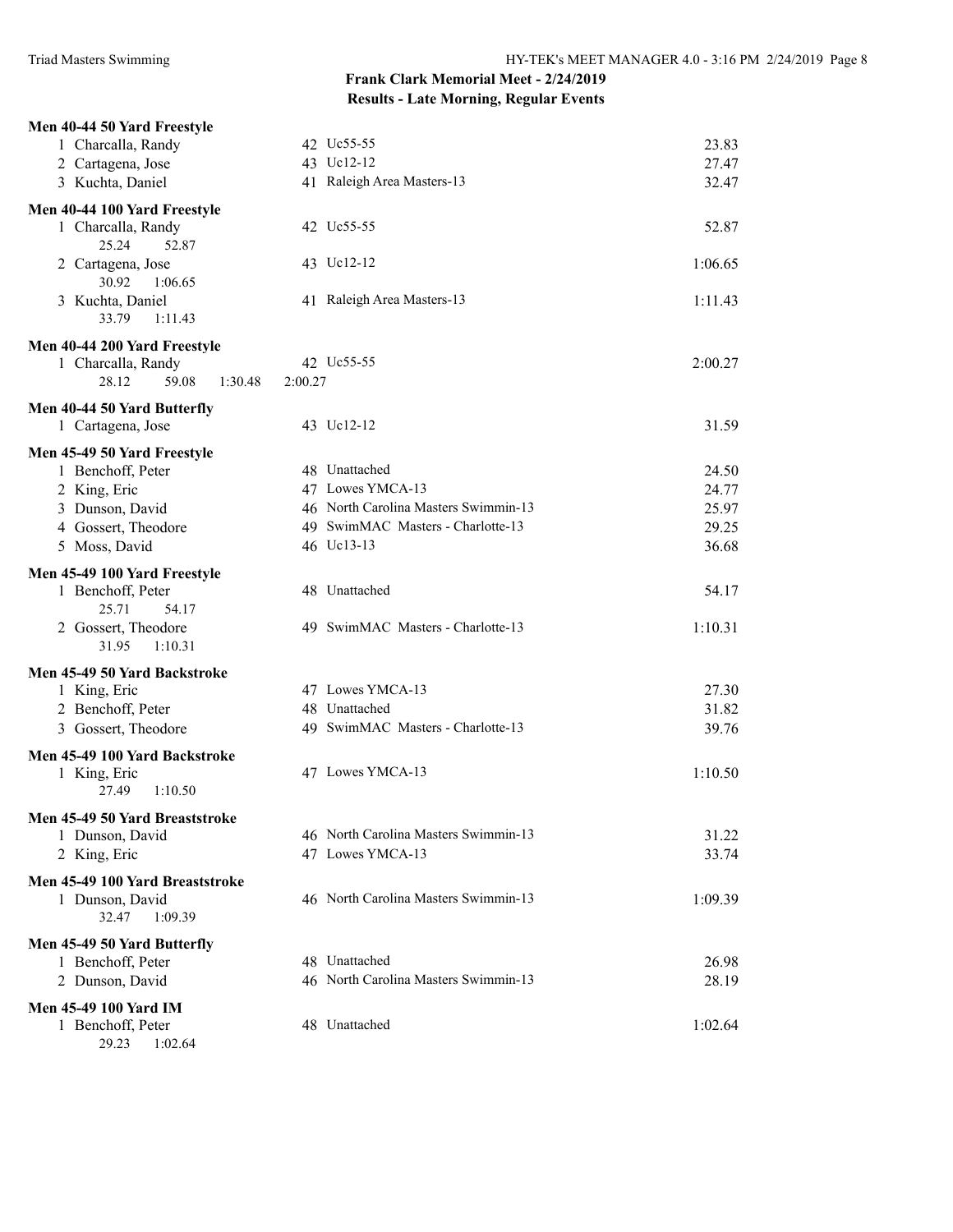| (Men 45-49 100 Yard IM)                       |                                             |         |
|-----------------------------------------------|---------------------------------------------|---------|
| 2 Dunson, David<br>31.56<br>1:04.53           | 46 North Carolina Masters Swimmin-13        | 1:04.53 |
| 3 Gossert, Theodore<br>39.80<br>1:24.62       | 49 SwimMAC Masters - Charlotte-13           | 1:24.62 |
| Men 50-54 50 Yard Freestyle                   |                                             |         |
| 1 Farmer, James                               | 51 Virginia Masters Swim Team-12            | 24.45   |
| 2 McLaughlin, Richard M                       | 51 North Carolina Masters Swimmin-13        | 30.85   |
| 3 Bamford, Sherman                            | 54 Virginia Masters Swim Team-12            | 46.09   |
| Men 50-54 100 Yard Freestyle                  |                                             |         |
| 1 Bamford, Sherman                            | 54 Virginia Masters Swim Team-12            | 47.43   |
| 2 Farmer, James<br>25.91<br>54.40             | 51 Virginia Masters Swim Team-12            | 54.40   |
| 3 McLaughlin, Richard M<br>33.55<br>1:09.41   | 51 North Carolina Masters Swimmin-13        | 1:09.41 |
| 4 Lunger, Eric<br>33.82<br>1:10.65            | 52 Raleigh Area Masters-13                  | 1:10.65 |
| Men 50-54 200 Yard Freestyle                  |                                             |         |
| 1 Farmer, James<br>27.66<br>58.42<br>1:30.97  | 51 Virginia Masters Swim Team-12<br>2:05.49 | 2:05.49 |
| 2 McLaughlin, Richard M                       | 51 North Carolina Masters Swimmin-13        | 2:34.41 |
| 34.80<br>1:13.49<br>1:54.99                   | 2:34.41                                     |         |
| 3 Lunger, Eric<br>35.00<br>1:14.25<br>1:55.62 | 52 Raleigh Area Masters-13<br>2:36.40       | 2:36.40 |
| Men 50-54 50 Yard Backstroke                  |                                             |         |
| 1 Bamford, Sherman                            | 54 Virginia Masters Swim Team-12            | 1:16.94 |
| Men 50-54 50 Yard Breaststroke                |                                             |         |
| 1 Lunger, Eric                                | 52 Raleigh Area Masters-13                  | 43.06   |
| 2 McLaughlin, Richard M                       | 51 North Carolina Masters Swimmin-13        | 44.81   |
| 3 Bamford, Sherman                            | 54 Virginia Masters Swim Team-12            | 1:08.71 |
| Men 50-54 100 Yard IM                         |                                             |         |
| 1 Bamford, Sherman                            | 54 Virginia Masters Swim Team-12            | 2:06.67 |
| Men 55-59 50 Yard Freestyle                   |                                             |         |
| 1 Arnholt, Alan                               | 55 North Carolina Masters Swimmin-13        | 25.55   |
| 2 Malsbury, David B                           | 57 Virginia Masters Swim Team-12            | 26.01   |
| 3 Shearer, Peter                              | 58 North Carolina Masters Swimmin-13        | 27.40   |
| 4 Carlson, Eric                               | 58 Greensboro Community YMCA Mast-13        | 27.51   |
| 5 Holtz, Frederick                            | 55 North Carolina Masters Swimmin-13        | 34.02   |
| Men 55-59 100 Yard Freestyle                  |                                             |         |
| 1 Arnholt, Alan<br>27.39<br>56.94             | 55 North Carolina Masters Swimmin-13        | 56.94   |
| 2 Shearer, Peter<br>29.39<br>1:00.85          | 58 North Carolina Masters Swimmin-13        | 1:00.85 |
| Carlson, Eric<br>3<br>30.85<br>1:03.02        | 58 Greensboro Community YMCA Mast-13        | 1:03.02 |
| Men 55-59 200 Yard Freestyle                  |                                             |         |
| 1 Arnholt, Alan                               | 55 North Carolina Masters Swimmin-13        | 2:10.91 |
| 31.48<br>1:04.69<br>1:38.21                   | 2:10.91                                     |         |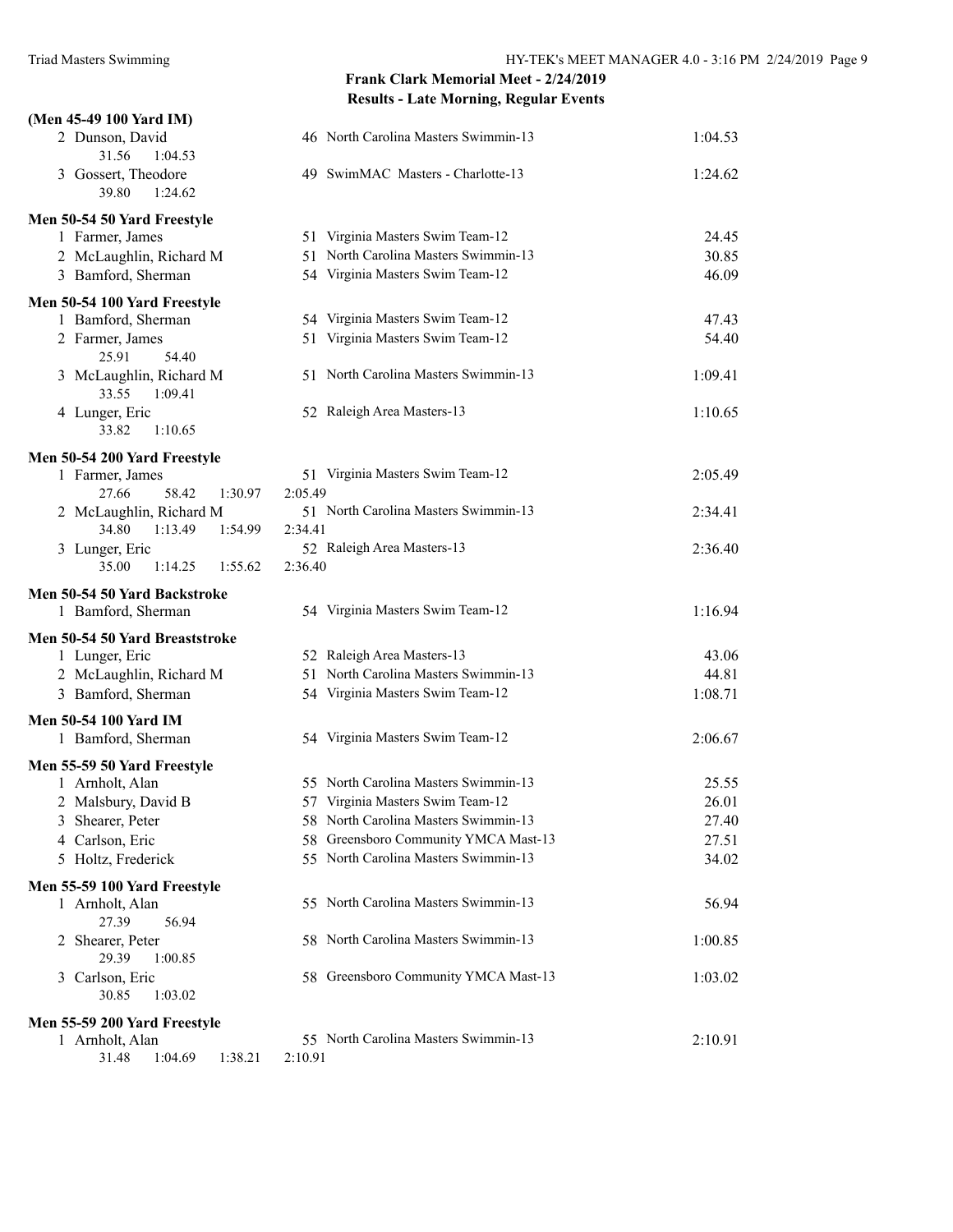| (Men 55-59 200 Yard Freestyle)                   |                                      |         |
|--------------------------------------------------|--------------------------------------|---------|
| 2 Shearer, Peter                                 | 58 North Carolina Masters Swimmin-13 | 2:15.64 |
| 1:04.28<br>30.78<br>1:39.42                      | 2:15.64                              |         |
| 3 Adamonis, James                                | 56 Uc13-13                           | 2:52.93 |
| 36.43<br>1:18.60<br>2:06.07                      | 2:52.93                              |         |
| Men 55-59 50 Yard Backstroke                     |                                      |         |
| 1 Malsbury, David B                              | 57 Virginia Masters Swim Team-12     | 30.15   |
| 2 Carlson, Eric                                  | 58 Greensboro Community YMCA Mast-13 | 35.40   |
| 3 Adamonis, James                                | 56 Uc13-13                           | 37.69   |
| Men 55-59 50 Yard Breaststroke                   |                                      |         |
| --- Malsbury, David B                            | 57 Virginia Masters Swim Team-12     | DQ      |
| Men 55-59 100 Yard Breaststroke                  |                                      |         |
| 1 Malsbury, David B                              | 57 Virginia Masters Swim Team-12     | 1:14.32 |
| 35.58<br>1:14.32                                 |                                      |         |
| Men 55-59 50 Yard Butterfly                      |                                      |         |
| 1 Shaver, Danny                                  | 59 North Carolina Masters Swimmin-13 | 28.53   |
| 2 Malsbury, David B                              | 57 Virginia Masters Swim Team-12     | 28.93   |
| Men 55-59 100 Yard Butterfly                     |                                      |         |
| 1 Shaver, Danny                                  | 59 North Carolina Masters Swimmin-13 | 1:06.44 |
| 1:06.44<br>30.67                                 |                                      |         |
| <b>Men 55-59 100 Yard IM</b>                     |                                      |         |
| 1 Shaver, Danny                                  | 59 North Carolina Masters Swimmin-13 | 1:09.29 |
| 30.75<br>1:09.29                                 |                                      |         |
| 2 Adamonis, James                                | 56 Uc13-13                           | 1:32.73 |
| 41.00<br>1:32.73                                 |                                      |         |
| Men 55-59 200 Yard IM                            |                                      |         |
| 1 Shaver, Danny                                  | 59 North Carolina Masters Swimmin-13 | 2:35.13 |
| 30.46<br>1:10.16<br>1:59.30                      | 2:35.13                              |         |
| Men 60-64 50 Yard Freestyle                      |                                      |         |
| 1 Klein, Jonathan                                | 61 North Carolina Masters Swimmin-13 | 25.09   |
| 2 Anderson, Glenn                                | 60 Uc13-13                           | 25.20   |
| 3 Miller, Richard                                | 64 North Carolina Masters Swimmin-13 | 28.37   |
| 4 Kurtzman, Andrew                               | 63 North Carolina Masters Swimmin-13 | 28.43   |
| Men 60-64 100 Yard Freestyle                     |                                      |         |
| 1 Klein, Jonathan                                | 61 North Carolina Masters Swimmin-13 | 55.65   |
| 26.66<br>55.65                                   |                                      |         |
| 2 Miller, Richard                                | 64 North Carolina Masters Swimmin-13 | 1:03.14 |
| 30.83<br>1:03.14<br>3 Kurtzman, Andrew           | 63 North Carolina Masters Swimmin-13 | 1:03.47 |
| 31.74<br>1:03.47                                 |                                      |         |
|                                                  |                                      |         |
| Men 60-64 200 Yard Freestyle                     | 64 North Carolina Masters Swimmin-13 |         |
| 1 Miller, Richard<br>34.37<br>1:12.52<br>1:51.52 | 2:29.73                              | 2:29.73 |
|                                                  |                                      |         |
| Men 60-64 50 Yard Backstroke                     |                                      |         |
| 1 Klein, Jonathan                                | 61 North Carolina Masters Swimmin-13 | 29.00   |
| 2 White, Warren A                                | 64 SwimMAC Masters - Charlotte-13    | 33.71   |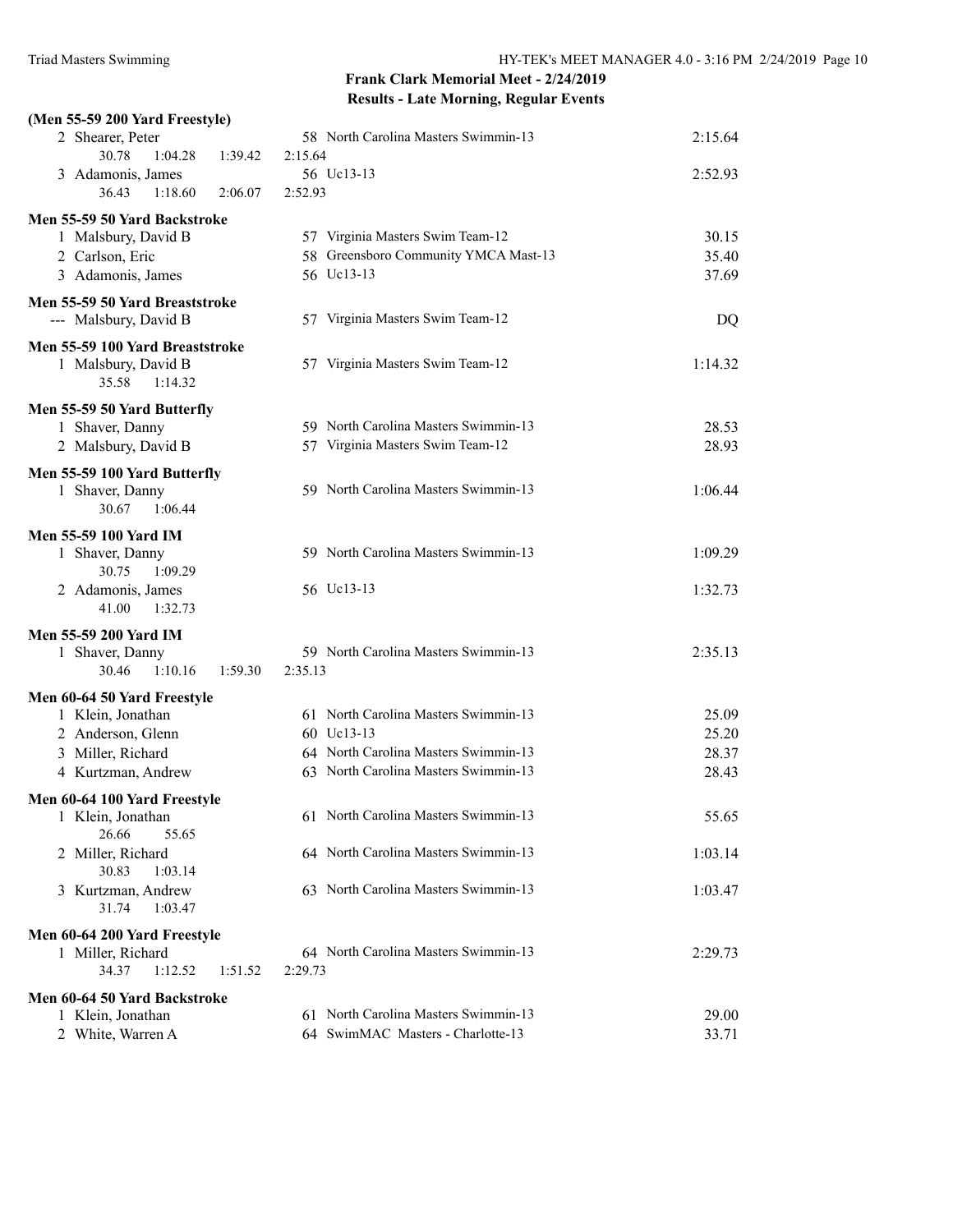| Men 60-64 100 Yard Backstroke<br>1 White, Warren A                                                            | 64 SwimMAC Masters - Charlotte-13                                                                              | 1:17.26                          |
|---------------------------------------------------------------------------------------------------------------|----------------------------------------------------------------------------------------------------------------|----------------------------------|
| Men 60-64 50 Yard Butterfly<br>1 Klein, Jonathan<br>2 Anderson, Glenn<br>3 Kurtzman, Andrew                   | 61 North Carolina Masters Swimmin-13<br>60 Uc13-13<br>63 North Carolina Masters Swimmin-13                     | 27.38<br>29.50<br>32.27          |
| Men 60-64 100 Yard Butterfly<br>1 Kurtzman, Andrew<br>35.62<br>1:14.45                                        | 63 North Carolina Masters Swimmin-13                                                                           | 1:14.45                          |
| Men 65-69 50 Yard Backstroke<br>1 Bober, Richard                                                              | 68 North Carolina Masters Swimmin-13                                                                           | 33.19                            |
| Men 65-69 100 Yard Backstroke<br>1 Bober, Richard<br>35.92<br>1:13.15                                         | 68 North Carolina Masters Swimmin-13                                                                           | 1:13.15                          |
| Men 70-74 50 Yard Freestyle<br>1 Borrero, Fredie<br>2 Snyder, Harry m                                         | 72 North Carolina Masters Swimmin-13<br>71 Lowes YMCA-13                                                       | 35.34<br>42.20                   |
| Men 70-74 100 Yard Freestyle<br>1 Conroy, Michael<br>37.06<br>1:15.83                                         | 72 Mecklenburg Swim Association M-13                                                                           | 1:15.83                          |
| 2 Borrero, Fredie<br>40.19<br>1:22.21                                                                         | 72 North Carolina Masters Swimmin-13                                                                           | 1:22.21                          |
| 3 Snyder, Harry m<br>50.26<br>1:45.69                                                                         | 71 Lowes YMCA-13                                                                                               | 1:45.69                          |
| Men 70-74 50 Yard Backstroke<br>1 Conroy, Michael<br>2 Kubik, Jan B<br>3 Borrero, Fredie<br>4 Snyder, Harry m | 72 Mecklenburg Swim Association M-13<br>70 Uc13-13<br>72 North Carolina Masters Swimmin-13<br>71 Lowes YMCA-13 | 36.82<br>41.12<br>44.90<br>55.43 |
| Men 70-74 50 Yard Breaststroke<br>1 Borrero, Fredie                                                           | 72 North Carolina Masters Swimmin-13                                                                           | 47.77                            |
| Men 70-74 50 Yard Butterfly<br>1 Conroy, Michael                                                              | 72 Mecklenburg Swim Association M-13                                                                           | 35.93                            |
| <b>Men 70-74 100 Yard IM</b><br>1 Borrero, Fredie<br>44.26<br>1:36.09                                         | 72 North Carolina Masters Swimmin-13                                                                           | 1:36.09                          |
| Men 75-79 50 Yard Freestyle<br>1 White, Bernard<br>2 Gadol, Louis                                             | 75 Charlotte SwimMasters-13<br>77 Hillsborough Aquatic Club Mast-13                                            | 30.91<br>34.85                   |
| Men 75-79 200 Yard Freestyle<br>1 Fletcher, Doug<br>46.61<br>1:38.36<br>2:30.95                               | 76 Raleigh Area Masters-13<br>3:20.66                                                                          | 3:20.66                          |
| Men 75-79 50 Yard Backstroke<br>1 Gadol, Louis                                                                | 77 Hillsborough Aquatic Club Mast-13                                                                           | 44.68                            |